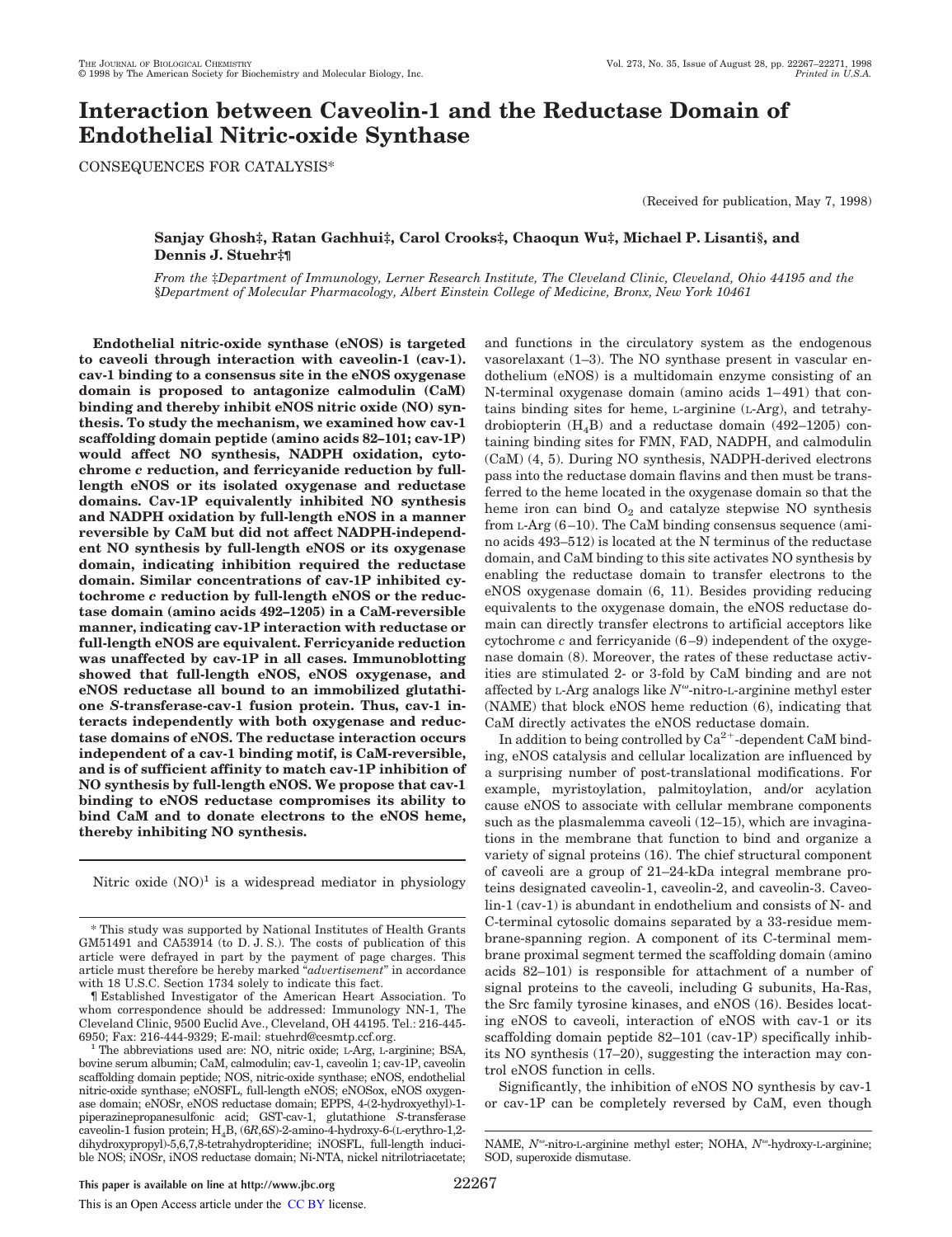cav-1 does not interact with CaM itself or with the eNOS CaM binding site (17, 19, 21). On this basis, a cav-1 binding consensus sequence (22) that is present in the oxygenase domain of bovine eNOS (amino acids 350–358) has been suggested to be the site of cav-1 binding, which then presumably interferes with CaM binding to the enzyme. Although other possible modes of cav-1 inhibition remain to be explored, and it is unclear how cav-1 binding to the oxygenase domain could affect CaM binding at a separate site, the proposed mechanism is attractive because loss of CaM binding should prevent the reductase-oxygenase domain interactions that enable electron transfer to the heme iron, and thus inhibit NO synthesis.

Our laboratory has a long standing interest in how CaM activates NOS (6, 11, 23–25). We therefore explored the basis of cav-1 inhibition by determining its effect on various domainspecific catalytic activities, utilizing both full-length eNOS (eNOSFL) and its individual oxygenase (eNOSox) and reductase (eNOSr) domains. Our results show that a specific interaction occurs between cav-1 and the reductase domain of eNOS that reversibly inhibits its function and is likely to be of primary importance in regulation of NO synthesis.

## EXPERIMENTAL PROCEDURES

*Materials—*Glutathione-agarose was obtained from Amersham Pharmacia Biotech. All other common chemicals, resins, and reagents were obtained from sources as previously reported (6, 25). Peptides corresponding to the scaffolding domain of cav-1  $(D_{82}GIWKASFTTFTVTKYWFYR_{101};$  termed cav-1P) or a rearranged version of cav-1P (WGIDKAFFTTSTVTYKWFRY; termed cav-x) were synthesized by the Peptide Synthesis Core facility of the Cleveland Clinic Foundation and purified by high pressure liquid chromatography to a purity of  $>98\%$  as confirmed by mass spectrometric analysis. Stock solutions of peptides  $(1 \text{ or } 4 \text{ mm})$  were dissolved in Me<sub>2</sub>SO.

*Preparation of GST-Caveolin-1—*GST-caveolin-1 (GST-cav-1) cDNA cloned into the pGEX-4T-1 expression vector was the generous gift of Dr. Takashi Okamoto, Dept. of Neuroscience, Cleveland Clinic Foundation. The GST-cav-1 fusion protein was expressed in *Escherichia coli* strain  $DH5\alpha$ , and purified by affinity chromatography using glutathione-agarose as described by Frangioni and Neel (26). Purified GSTcav-1 was run in SDS-polyacrylamide gel electrophoresis and was identified by Coomassie staining and also by Western blotting using an anti-cav-1 IgG obtained from Transduction Laboratories. Horseradish peroxidase-conjugated secondary antibody was used to visualize bound primary antibodies by enhanced chemiluminescence.

*Preparation of eNOSFL, eNOSr, eNOSox, Full-length Inducible NOS and iNOS Reductase Proteins—*All proteins except eNOSox were expressed in *E. coli* BL21(DE3) using the pCWori expression vector by methods as detailed previously (10, 27). CaM was coexpressed with each NOS construct to assure its proper expression in *E. coli* (27). The eNOSFL, full-length inducible NOS (iNOSFL), eNOSox, and iNOS reductase (iNOSr) contained a 6-histidine tag on their N terminus. Both eNOSr and iNOSr also contained functional CaM binding sites (4, 23, 28). The eNOSFL and iNOSFL were purified by ammonium sulfate precipitation followed by Ni-NTA and  $2^{\prime}$ ,5'-ADP affinity chromatographies essentially as described (27), whereas the iNOSr and eNOSr were purified only by ammonium sulfate precipitation and  $2^{\prime}$ ,  $5^{\prime}$ -ADP chromatography. The eNOSox was obtained by limited trypsin hydrolysis of pure eNOSFL as described (4, 28). This procedure cleaves eNOSFL at a point between its oxygenase domain and CaM binding sequence (4, 28). The eNOSox bound an alkaline-phosphatase Ni-NTA conjugate (Qiagen), indicating its N terminus was intact, and exhibited the expected molecular mass when run on an SDS-polyacrylamide gel. All purified proteins were judged homogeneous by gel electrophoresis. Activities of full-length and oxygenase proteins were quantitated based on heme content, and reductase proteins were quantitated based on the Bio-Rad protein assay.

*NO Synthesis Activity—*The initial rate of NO synthesis was quantitated at 37 °C using the oxyhemoglobin spectrophotometric assay as described previously (6). The NO-mediated conversion of oxyhemoglobin to methemoglobin was monitored at 401 nm, assuming an  $\epsilon_{401} = 38$  $\text{mm}^{-1}$  cm<sup>-1</sup> for the transition. The assay solution (0.7 ml final volume) consisted of 40 mM EPPS (pH 7.4), 0.3 mM dithiothreitol, 25 nM NOS protein, 1.0 mg/ml bovine serum albumin (BSA), 10 units/ml superoxide dismutase (SOD), 100 units/ml catalase, 4  $\mu$ M FAD, 4  $\mu$ M FMN, 4  $\mu$ M  $\rm H_4B, 0.7$  mm  $\rm CaCl_2$ , 0.5 mm EDTA, 15  $\mu$ g/ml CaM, 1.4 mm L-Arg, 0.3 mm



FIG. 1. **Inhibition of eNOS NO synthesis and NADPH oxidation by Cav-1P and dependence on the reductase domain.** *A*, eNOSFL protein was preincubated with cav-1P (0–10  $\mu$ M) in the presence of 0.5  $\mu$ M CaM, and then its NADPH-dependent NO synthesis ( $\square$ ) and NADPH oxidase ( $\blacksquare$ ) activities (nmol/min/mg) were determined as described under "Experimental Procedures." The rate of nitrite formation from NOHA (mol of nitrite/mol of cytochrome P450) in a NADPHindependent,  $\text{H}_{2}\text{O}_{2}$ -supported reaction was also determined for eNOSFL in the presence ( ) or absence  $(\blacktriangle)$  of CaM, and for eNOSox in the presence  $(\triangle)$  or absence  $(\triangle)$  of CaM, after the proteins had been preincubated with the indicated concentrations of cav-1P. Results shown are the mean  $\pm$  S.E. ( $n = 6$ ) of triplicate determinations from two separate experiments. *B*, reversal of cav-1 inhibition of eNOSFL NADPH oxidase activity by added CaM. eNOSFL was preincubated for 10 min with 5  $\mu$ M cav-1P and with 0.5  $\mu$ M CaM and then incubated for an additional 5 min with  $0.1-10$   $\mu$ M added CaM. NADPH oxidase activities (*light bars*) were then determined relative to the activity of a control receiving CaM but no cav-1P (100%) and to the rate of enzymeindependent NADPH oxidation (0%). Results shown are the mean  $(n =$ 6) of triplicate determinations from two separate experiments. In a replica experiment, 1 mM NAME was also added to an assay containing eNOSFL,  $5 \mu M$  cav-1P, and  $10 \mu M$  CaM (*dark bar*).

NADPH, and  $5 \mu M$  oxyhemoglobin. In most cases, NOS protein with or without CaM plus various amounts of cav-1P, cav-x, or vehicle were added to the reaction mix, incubated for 10 min at room temperature, and then for 5 min at 37 °C prior to initiating the reaction by adding NADPH. Initial experiments showed this incubation time was sufficient to reach equilibrium regarding cav-1P inhibition of eNOS activities.

*Product Formation from NOHA—*Catalysis of nitrite production by eNOSFL or eNOSox from the reaction intermediate  $N^{\omega}$ -hydroxy-L-arginine (NOHA) in an NADPH-independent,  $H_2O_2$ -supported reaction was assayed in 96-well microplates at 37 °C as described previously (29, 30) with modifications. Assays (100  $\mu$ l final volume) contained 60 mM EPPS, pH 7.5, 250 nM NOS protein, 1 mM NOHA, 1 mM dithiothreitol,  $30$  mm  $\rm H_2O_2$ ,  $25$  units/ml  $\rm SOD,$   $0.5$  mg/ml  $\rm BSA,$   $0.5$  mm  $\rm EDTA,$  and  $4$   $\mu$ m  $H_4B$ . Some incubations also contained 0.7 mM CaCl<sub>2</sub> and 10  $\mu$ g/ml CaM. NOS proteins, CaM, and various concentrations of cav-1P, cav-x, or vehicle were preincubated as described for the NO synthesis assay prior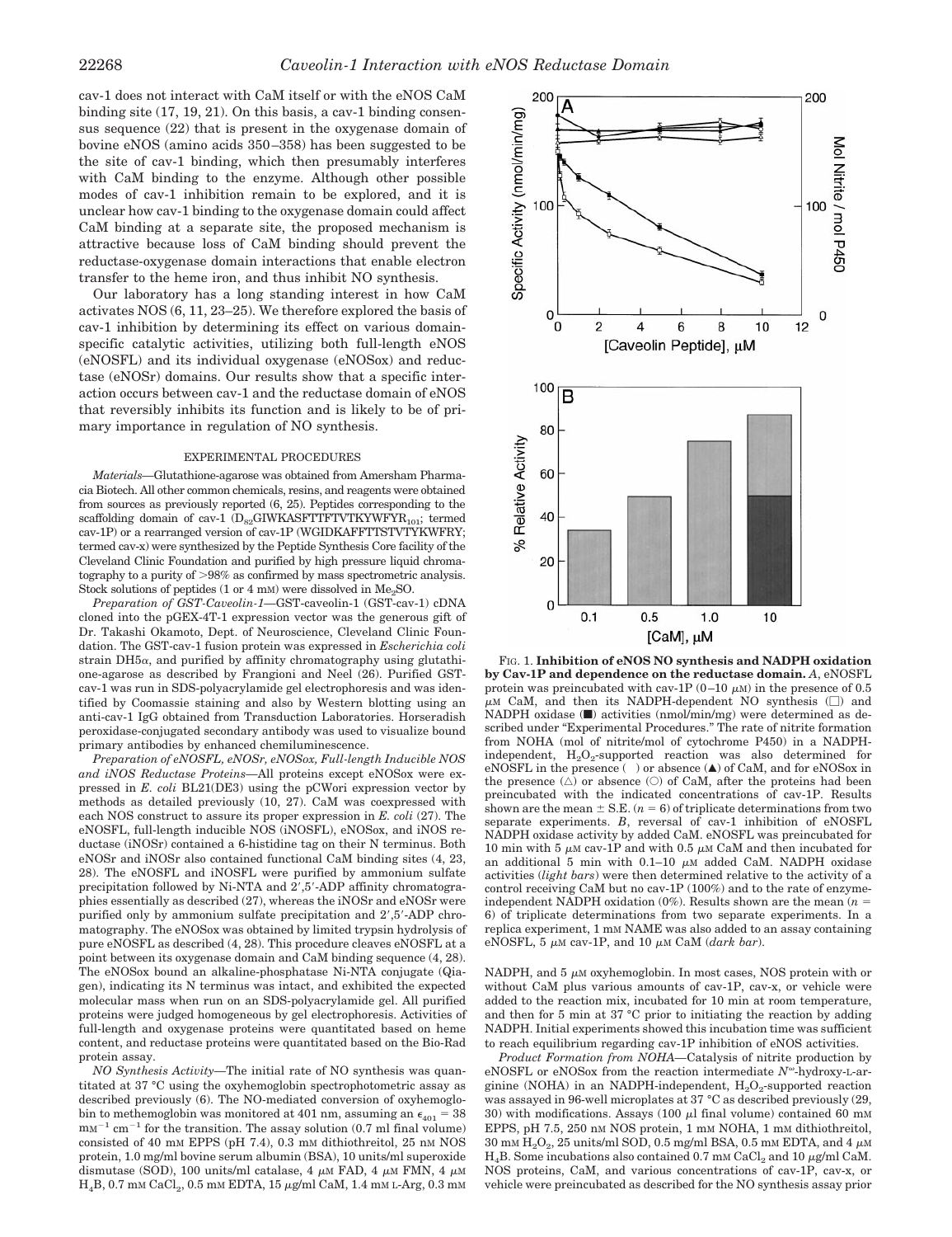

FIG. 2. **Inhibition of eNOS reductase domain-specific activities by cav-1P.** eNOSFL (*A*) or eNOSr (*B*) proteins were preincubated with cav-1P  $(0-10 \mu M)$  in the presence or absence of CaM, and their NADPH-dependent cytochrome *c* or ferricyanide reductase activities (termed  $"Reductase Activities"$  in the figure) were determined. Cytochrome *c* reductase activities of eNOS proteins incubated in the presence ( $\blacklozenge$ ) or absence  $(\Box)$  of 0.5  $\mu$ M CaM; iNOSFL (*A*) or iNOSr (*B*) in the absence of added CaM ( $\Box$ ); and eNOS proteins incubated with CaM and various concentrations of cav-x ( $\Diamond$ ). Ferricyanide reductase activities of eNOS proteins () were determined in the presence of CaM. Results shown are the mean  $\pm$  S.E.  $(n = 6)$  of triplicate determinations from two separate experiments. The specific activity values designated 100% in the figure were as follows. Cytochrome *c* reductase activity (nmol/min/mg): eNOSFL plus CaM, 1880; eNOSFL minus CaM, 950; eNOSr plus CaM, 1660; eNOSr minus CaM, 850; iNOSFL, 18700; and iNOSr, 17100. Ferricyanide reductase activity: eNOSFL plus CaM, 3220; and eNOSr plus CaM, 2990. The 0% value was designated as the rate of enzyme-independent reduction in all cases. *C* and *D*, reversal of cav-1 inhibition of eNOSFL (*C*) or eNOSr (*D*) cytochrome  $c$  reductase activity by added CaM. eNOS protein samples were incubated for 10 min with 2.5  $\mu$ M cav-1P and 0.5  $\mu$ M CaM, and then incubated for an additional 5 min with  $0-10 \mu$ M added CaM. Cytochrome c reductase activities (*bars*) were determined relative to the activity of a control receiving 0.5  $\mu$ M CaM but no cav-1P (100%) and to the rate of enzyme-independent cytochrome *c* reduction (0%). Results shown are the mean ( $n =$ 6) of triplicate determinations from two separate experiments.

to initiating the reaction with  $H_2O_2$ . The reaction was stopped after 10 min by adding 1300 units of catalase. Nitrite was detected by adding Griess reagent (100  $\mu$ l), the absorbance at 550 nm was recorded using a thermomax microplate reader, and the nitrite quantitated using  $\text{NaNO}_2$  standards.

*NADPH Oxidase Activity—*The consumption of NADPH at 37 °C was monitored at 340 nm in cuvettes assuming an  $\epsilon_{340} = 6.22 \text{ mm}^{-1} \text{ cm}^{-1}$ . The reaction solution had the same volume and composition as that for the NO synthesis assay, except eNOS protein concentration was 50 nM, oxyhemoglobin was omitted, and the NADPH concentration was 0.15 mM. NOS proteins, CaM, cav-1P, cav-x, or vehicle were preincubated as described above prior to initiating the reaction with NADPH.

*Cytochrome c and Ferricyanide Reductase Activity—*Wavelength and extinction coefficients used to quantitate the NADPH-dependent reduction of cytochrome *c* and ferricyanide were 550 nm  $(21 \text{ mm}^{-1} \text{ cm}^{-1})$  and  $420 \text{ nm}$   $(1.2 \text{ mm}^{-1} \text{ cm}^{-1})$ , respectively. The assays were performed in 96-well plates (150  $\mu$ l final volume) or in cuvettes (0.7 ml final volume) as described previously (6, 23) and in both cases contained 40 mM EPPS (pH 7.4), 10 units/ml SOD, 10 units/ml catalase,  $5 \mu M$  FMN,  $5 \mu M$  FAD, 0.5 mM EDTA, 1.0 mg/ml BSA, 0.3 mM NADPH, and either 100  $\mu$ M cytochrome *c* or 1 mM potassium ferricyanide. In some cases 0.7 mM  $CaCl<sub>2</sub>$  and 10  $\mu$ g/ml CaM were also added. eNOS protein concentrations were 25 nM and 100 nM in the cytochrome *c* and ferricyanide reactions, respectively, whereas iNOSFL concentration was 10 nM in the cytochrome *c* assay. NOS proteins, CaM, cav-1P, cav-x, or vehicle were preincubated as described above prior to initiating the reaction with NADPH.

The apparent  $K_m$  for cytochrome  $c$  reduction by eNOSr in the presence of 0.5  $\mu$ M CaM plus or minus 2.5  $\mu$ M cav-1P was determined by measuring the initial rate of cytochrome *c* reduction in microwell assays as described above. Rates were determined using cytochrome *c* concentrations of 5, 10, 20, 30, 40, 50, 60, 70, 80, 90, and 100  $\mu$ M. Cav-1P under

these conditions inhibited eNOSr reduction of cytochrome  $c(100 \mu M)$  by  $\sim$  50%. Reciprocal rate and concentration values were plotted to determine apparent  $K_m$  values.

*Interaction of GST-Cav-1 with NOS Proteins—*GST or purified GSTcav-1 fusion protein was bound to glutathione-agarose beads and the beads were then washed three times in buffer containing 50 mM Tris-HCl, pH 7.4, 20% glycerol, 1 mm EDTA, 2 mg/ml BSA, and the following protease inhibitors:  $1\%$  phenylmethylsulfonyl fluoride,  $10 \mu$ g/ml leupeptin, 10  $\mu$ g/ml pepstatin A, and 5  $\mu$ g/ml aprotinin. These beads contained  $\approx$  150 pmol of GST or GST-cav-1 protein per 100  $\mu$ l of packed volume. Washed beads containing 150 pmol of bound protein were incubated with 150 pmol of a given pure NOS protein by shaking at 4 °C overnight in 1 ml of 50 mM HEPES, pH 7.5, 120 mM NaCl, 1 mM EDTA, 0.5% CHAPS, 2 mg/ml BSA, plus the protease inhibitors listed above. Beads were then washed six times with the above buffer, and bound NOS proteins were eluted with SDS sample buffer and subjected to SDSpolyacrylamide gel electrophoresis (7.5% acrylamide) and Western blot analysis with polyclonal (rabbit) anti-eNOS antibody (Affinity BioReagents). Horseradish peroxidase-conjugated secondary antibodies were used to visualize bound primary antibodies by enhanced chemiluminescence. For eNOSox, a Ni-NTA conjugate that binds to 6-histidine tagged proteins was used for detection and was stained with a nitro blue tetrazolium/5-bromo-4-chloro-3-indolyl phosphate staining solution from Amersham Pharmacia Biotech.

## RESULTS

*Effect of Cav-1P on Heme-Dependent Catalytic Activities of eNOS—*Cav-1P (residues 82–101) represents the scaffolding domain of cav-1 and has been shown to inhibit eNOSFL NO synthesis (17–19). Using pure recombinant eNOS, we confirmed the ability of cav-1P to inhibit NO synthesis in a con-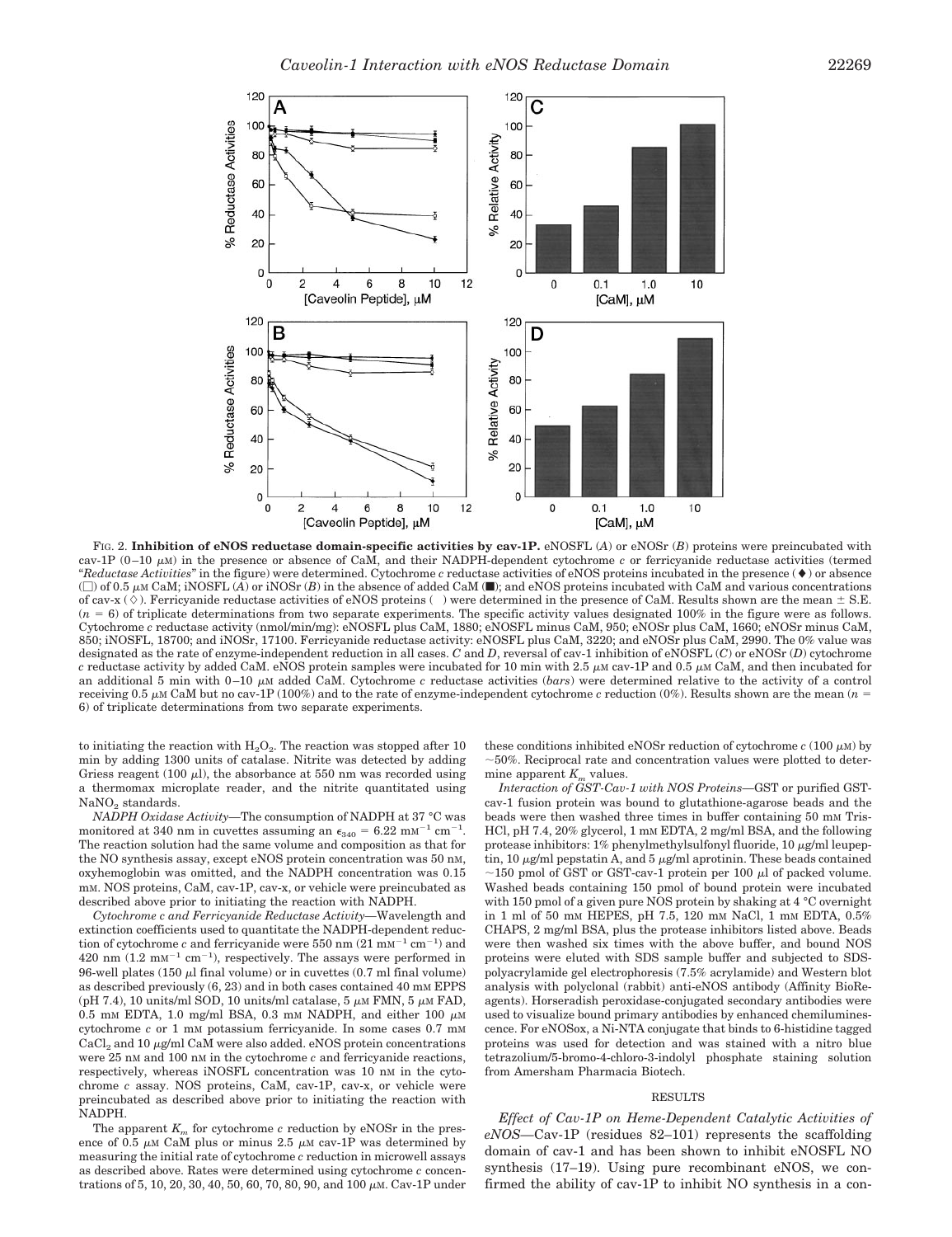

FIG. 3. **Interaction of eNOSFL, eNOSr, and eNOSox with a GST-cav-1 fusion protein.** Purified samples of eNOSFL, eNOSr, and eNOSox were incubated with immobilized GST or GST-cav-1 fusion protein. After washing the beads, the bound proteins were eluted and run on SDS-PAGE as detailed under "Experimental Procedures." The figure shows the position of the bound proteins in relation with molecular weight standards following their Western transfer onto a polyvinylidene difluoride membrane. The eNOSFL and eNOSr proteins were visualized using an anti-eNOS antibody, and the eNOSox was visualized using a Ni-NTA-alkaline phosphatase conjugate.

centration-dependent manner (Fig. 1A), with  $EC_{50} \sim 3 \mu M$  in the presence of  $Ca^{2+}$  and 0.5  $\mu$ <sub>M</sub> CaM. We also observed a similar inhibition profile for eNOSFL NADPH oxidation by cav-1P under identical assay conditions (Fig. 1*A*). Neither activity was inhibited by the cav-x control peptide (data not shown). This indicates cav-1P does not uncouple eNOSFL NADPH oxidation in the process of inhibiting NO synthesis and instead inhibits both NADPH oxidation and NO synthesis together. Because both of these reactions depend on electron transfer to the heme, cav-1P may act by blocking this process. Indeed, inhibition of NADPH oxidase activity was almost completely reversed by adding excess CaM (Fig. 1*B*), which triggers electron transfer from the reductase domain to the heme in eNOSFL (6). NAME, an L-Arg analog that inhibits eNOSFL heme reduction by lowering the iron redox potential (6, 31), antagonized CaM rescue of activity, confirming CaM functioned to restore reductase domain-mediated heme iron reduction.

The mechanism of cav-1P inhibition was further examined in experiments that measured NO synthesis from NOHA by either eNOSox or eNOSFL in an assay that is independent of reductase domain-mediated heme reduction. In this system, cav-1P was completely unable to inhibit NO synthesis either by eNOSFL or eNOSoxy in the presence or absence of added CaM (Fig. 1*A*). Its inability to affect oxygenase domain catalysis held even though this domain contains a consensus binding site for cav-1 and therefore is thought to be the site of its binding (16, 19, 20). We conclude that cav-1P does not directly inhibit the activity of the eNOS oxygenase domain but instead can only inhibit eNOSFL catalysis when it depends on electron transfer from the reductase domain to the heme, consistent with cav-1P antagonizing the CaM-dependent electron transfer function of the reductase domain.

*Effect of Cav-1P on Reductase Domain-specific Catalytic Activities—*We next examined the effect of cav-1P on two reductase domain-catalyzed reactions, NADPH-dependent cytochrome *c* or ferricyanide reduction (4, 6–9). Because a consensus cav-1 binding motif is not present in the eNOS



FIG. 4. **Model for cav-1 inhibition of eNOS.** The eNOS homodimer is comprised of reductase and oxygenase domains that contain the indicated substrate and cofactor binding sites. cav-1 (*CAV*) interacts with distinct elements in the reductase and oxygenase domains. Interaction with the reductase domain antagonizes CaM binding, thus compromising electron transfer from the reductase domain to the heme and inhibiting NO synthesis. See "Discussion" for details.

reductase domain, we expected that cav-1P would not affect these activities. However, as shown in Fig. 2, *A* and *B*, cav-1P significantly inhibited cytochrome *c* reduction by eNOSFL and its isolated reductase domain (eNOSr) in the presence of  $Ca^{2+}$ and 0.5  $\mu$ M CaM, with an EC<sub>50</sub> of  $\sim$ 3  $\mu$ M for both proteins. The CaM-independent cytochrome *c* reductase activities of eNOSFL and eNOSr were also inhibited by cav-1P over the same concentration range (Fig. 2, *A* and *B*), indicating the inhibition need not involve CaM. Cav-x peptide did not inhibit in any case, indicating specificity of action. In contrast to its potent effect on eNOS cytochrome *c* reduction, cav-1P did not inhibit ferricyanide reduction by eNOSFL or eNOSr at any concentration tested (Fig. 2, *A* and *B*). Because ferricyanide likely receives electrons from the FAD or FMN group of eNOSr, while cytochrome *c* only receives electrons from the terminal FMN group (4, 6–9, 23), this finding suggests that cav-1P inhibits electron transfer only from the terminal FMN of the reductase. We explored the basis for the action of cav-1P by comparing the *K<sup>m</sup>* for cytochrome *c* reduction by eNOSr in the presence and absence of 2.5  $\mu$ M cav-1P. This gave apparent  $K_m$  values of 21 and 28  $\mu$ M, respectively (data not shown), indicating that cav-1P does not antagonize eNOSr interaction with cytochrome *c*. Thus, an interaction of cav-1P with the eNOS reductase domain inhibits its rate of electron transfer to cytochrome *c*, and this occurs at cav-1P concentrations equivalent to those that inhibit NO synthesis and NADPH oxidation by eNOSFL.

Cav-1P inhibition of eNOSFL or eNOSr cytochrome *c* reduction could be fully reversed by adding excess CaM (Fig. 2, *B* and *D*), matching the characteristic pattern observed for CaM rescue of eNOSFL NO synthesis and NADPH oxidation (Fig. 1*B*) (21, 22). That reductase domain catalysis is under opposing control by cav-1P and CaM was further evidenced by cav-1P only slightly inhibiting cytochrome *c* reduction by iNOSFL or its isolated reductase domain (iNOSr) (Fig. 2,  $A$  and  $C$ ),<sup>2</sup> which both contain tightly bound CaM (32).

*In Vitro Binding of eNOSFL and Its Domains to Immobilized Cav-1—*To confirm that cav-1 affects eNOSr catalysis through a direct binding interaction, we examined binding of eNOSFL and its isolated domains to a GST-cav-1 fusion protein (17–19, 26) immobilized on glutathione-agarose beads. As shown in the Western blot of Fig. 3, *left panel*, eNOSr bound to the immobilized GST-cav-1 fusion protein, as indicated by the band at  $\sim$ 78 kDa, but did not bind to immobilized GST alone. Specific binding was also observed for eNOSFL (135-kDa band, *left panel*)

<sup>2</sup> iNOSFL NO synthesis was not inhibited over the same cav-1P concentration range (S. Ghosh, unpublished results).